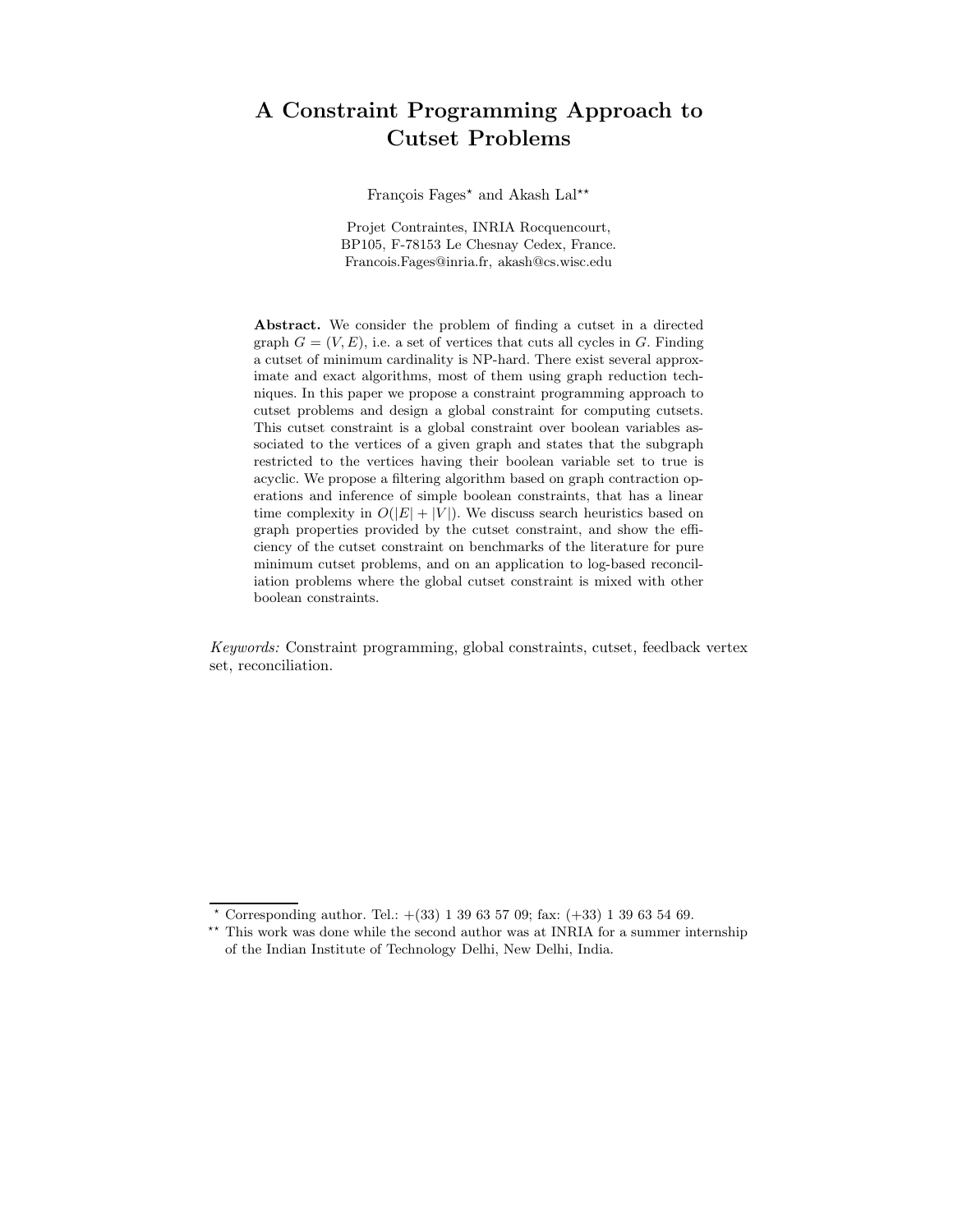# **1 Introduction**

Let  $G = (V, E)$  be a directed graph with vertex set V and edge set E. A cycle *cutset*, or cutset for short, of *G* is a subset of vertices,  $V' \subseteq V$ , such that the subgraph of *G* restricted to the vertices belonging to  $V \setminus V'$  is acyclic. Deciding whether an arbitrary graph admits a cutset of a given cardinality is an NPcomplete problem [9]. The minimum cutset problem, i.e. finding a cutset of minimum cardinality (also called a feedback vertex set [6]), is thus an NP-hard problem. This problem has found applications in various areas, such as deadlock breaking [3], program verification [14] or Bayesian inference [19].

There are a few classes of graphs for which the minimum cutset problem has a polynomial time complexity. These classes are defined by certain reducibility properties of the graph. Shamir [14] proposed a linear time algorithm for reducible flow graphs. Rosen [3] modified this algorithm to an approximation algorithm for general graphs. Wang, Lloyd and Soffa [18] found an  $O(|E| * |V|^2)$ algorithm for an unrelated class of cyclically reducible graphs. Smith and Walford [16] proposed an exponential time algorithm for general graphs that behaves in  $O(|E| * |V|^2)$  in certain classes of graphs. The comparison of these different reducibility properties was done by Levy and Low [11] and Lou Soffa and Wang [12] who proposed an  $O(|E| * log|V|)$  approximation algorithm based on a simple set of five graph contraction rules. Pardalos, Qian and Resende [13] used these contraction rules inside a Greedy Randomized Adaptive Search Procedure (GRASP). The GRASP procedure is currently the most efficient approximation algorithm for solving large instances, yet without any guarantee on the quality of the solution found. Bafna, Berman and Fujito [17] have given a constant ratio approximation to the cutset problem in undirected graphs. Exact solving has been tried with polyhedral methods by Funke and Reinelt who presented computational results with a branch-and-cut algorithm implemented in CPLEX [7].

Our aim here is to develop a constraint programming [8] approach to cutset problems and design a global constraint [1] for cutsets. Specialized propagation algorithms for global constraints are a key feature of the efficiency of constraint programming. Global constraints are n-ary relations between variables. They are used to prune the search space actively, more efficiently than by decomposing them into binary constraints whenever this is possible [2]. The idea of this paper is to embed relevant graph reduction techniques into a global cutset constraint that can be combined with other boolean constraints and that can be used within a branch-and-bound optimization procedure or local search methods.

Our interest for cutset problems, arose from the study of log-based reconciliation problems in nomadic applications [10]. The minimum cutset problem shows up as the central problem responsible for the NP-hardness of optimal reconciliation [4]. In this context however, the cutset constraint comes with other constraints which aggregate vertices into clusters, or more generally, express dependency constraints between vertices. In our previous constraint-based approach [4], the acyclicity constraint was expressed as a scheduling problem mixing boolean and finite domain constraints. We show in this paper that the global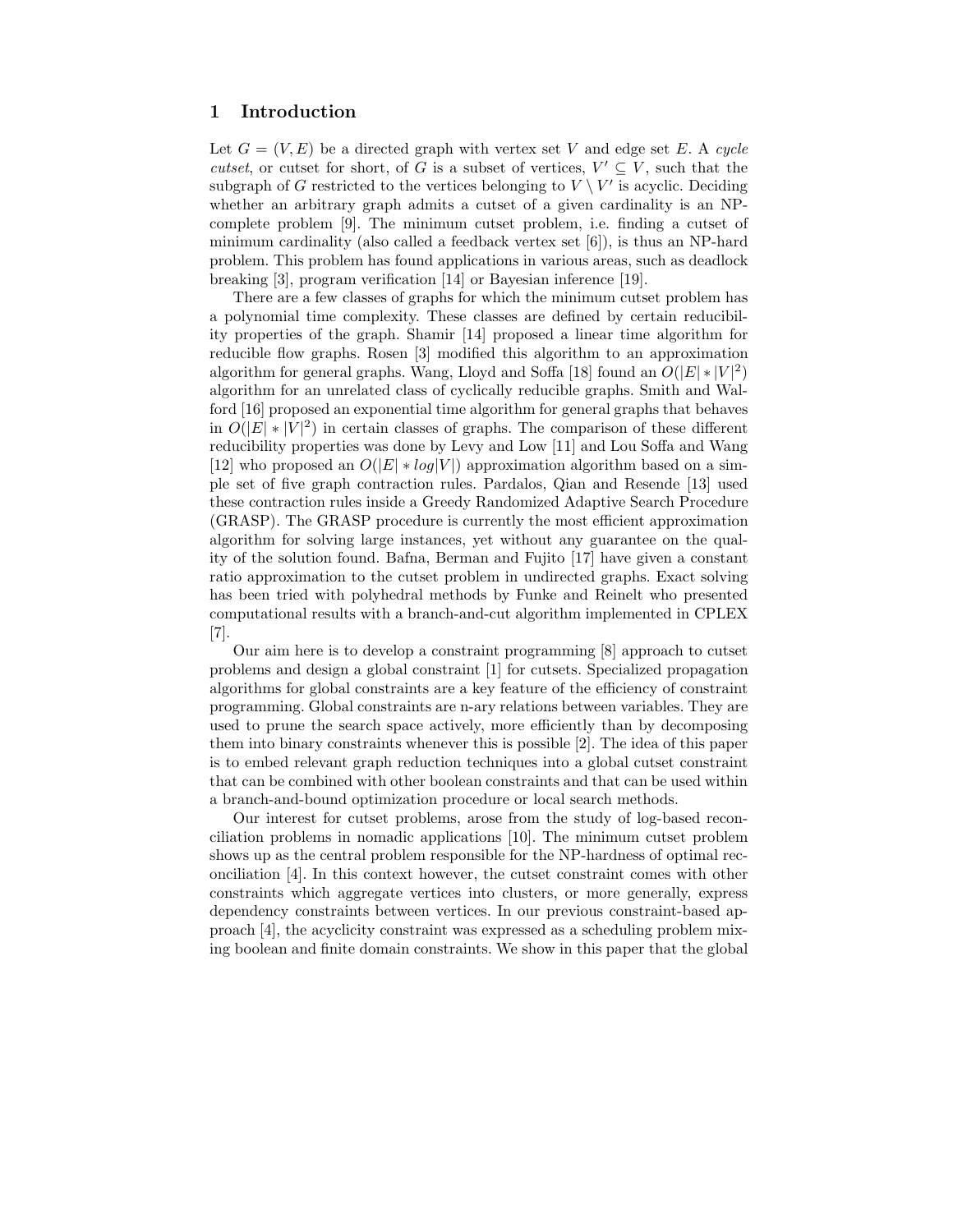cutset constraint provides more pruning for the acyclicity condition. Moreover it allows for an all boolean modeling of log-based reconciliation problems.

The rest of the paper is organized as follows. In the next section, we define the global cutset constraint, and propose a syntax for its implementation in constraint logic programming (CLP). Section 3 describes log-based reconciliation problems and illustrates the use of this global constraint in these applications. In section 4, we propose a filtering algorithm based on graph reductions and inference of boolean constraints. We show its correctness, discuss some implementation issues, and prove its  $O(|E|+|V|)$  linear time complexity. In section 5, we discuss some search heuristics based on the properties of the internal graph managed by the cutset constraint. Section 3 describes the log-based reconciliation problem in nomadic applications and its modeling with the cutset constraint. Section 6 presents computational results on Funke and Reinelt's benchmarks for pure minimum cutset problems, and on benchmarks of log-based reconciliation problems. The last section concludes our study of this global constraint for cutset problems.

## **2 The Cutset Constraint**

Given a directed graph  $G = (V, E)$ , we consider the set *B* of boolean variables, obtained by associating a boolean variable to each vertex in *V* . A vertex is said to be *accepted* if its boolean variable is true, and is said to be *rejected* if its boolean variable is false. We consider the boolean constraint on *B*, or its variant including the finite domain size variable *S*,

$$
cutset(B, G)
$$
 or  $cutset(B, G, S)$ 

which states that the subset of rejected vertices according to *B* forms a valid cutset of *G* of size *S*.

More specifically, we shall consider the implementation of the following constraint logic programming (CLP) predicates:

### cutset(Variables,Vertices,Edges) cutset(Variables,Vertices,Edges,Size)

where  $Variable = [V1, \ldots, Vn]$  is the list of boolean variables associated to the vertices, Vertices =  $[a1, \ldots, an]$  is the list of vertices of the graph, Edges  $=$  [ai-aj,...] is the list of directed edges represented as pairs of vertices, and Size is a finite domain variable representing the size of the cutset, i.e. the number of rejected vertices. The boolean variable  $V_i$  equals 0 if the vertex  $a_i$  is in the cutset (i.e. rejected from the graph) and equals 1 if the vertex  $a_i$  is not in the cutset (i.e. accepted to be in the graph). The size variable *S* is thus related to the variables  $V_i$ 's by the implicit constraint

$$
S = n - \sum_{i=1}^{n} V_i
$$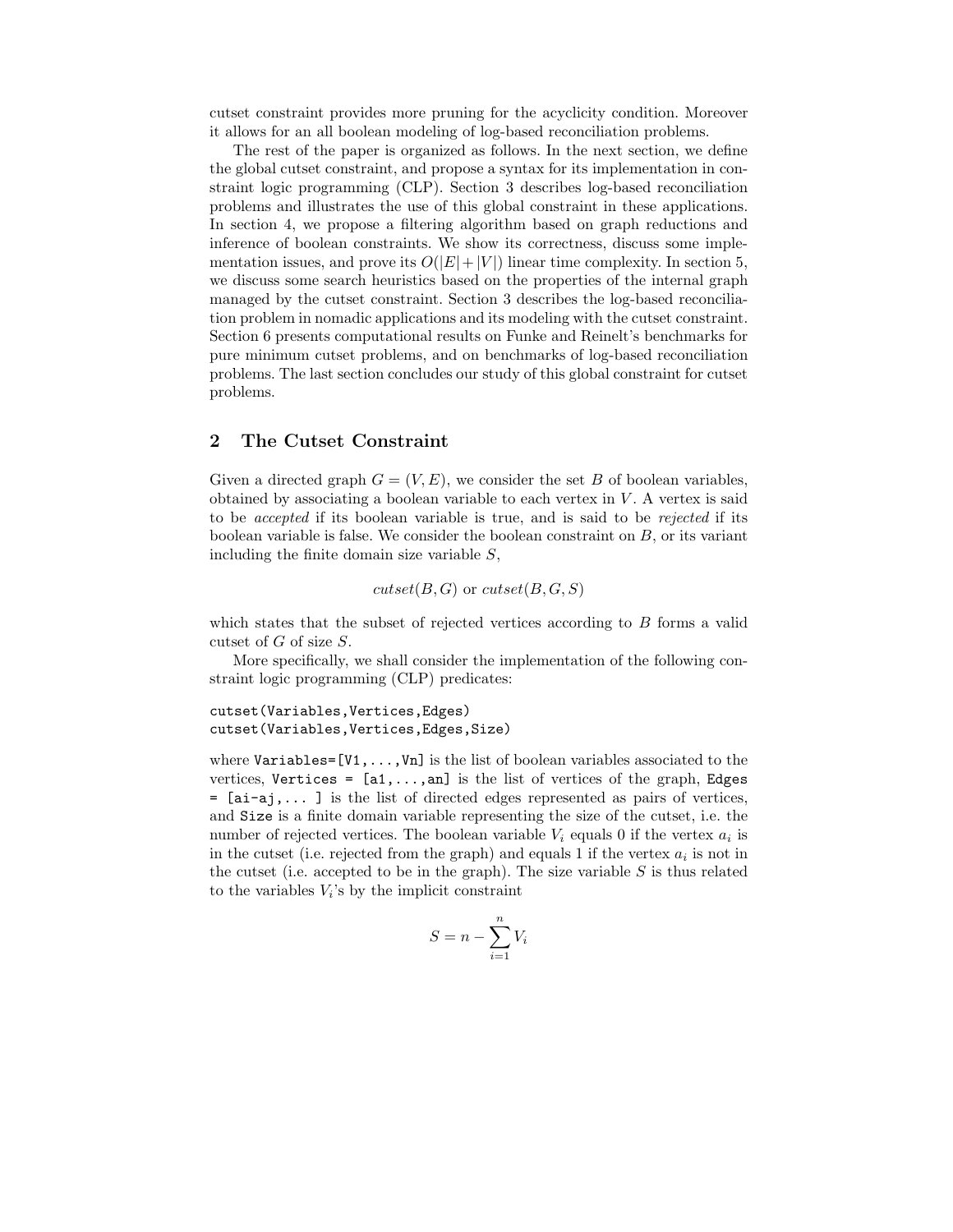which can be treated with standard finite domain propagation techniques.

For the purpose of the minimum cutset problem, that is rejecting a minimum number of vertices, the branch-and-bound minimization predicate of CLP can be used in cooperation with the labeling predicate for instanciating the boolean variables. So, essentially one expresses a minimum cutset problem with the CLP query:

```
cutset(B,V,E,S),minimize(labeling(B),S).
```
Here the minimize predicate minimizes its second argument, the size variable S, by repeatedly calling the first argument which in turn finds a satisfying assignment to the list of boolean variables B by enumerating all possible assignments (with some heuristics).

As usual, the cutset constraint does not make any assumption on the other constraints that may be imposed on its variables and hence the user is allowed to qualify the cutset solution he wants with extra constraints. The extra constraints on the boolean varaibles may range from simple dependency constraints modeled by boolean implications, as considered in the next section, to arbitrary complex boolean formulas. For this reason, the cutset constraint has to be general enough to allow the possibility of finding any cutset of the graph.

## **3 Log-based reconciliation problems**

Our interest in the design of a global constraint for cutset problems arose from the study of log-based reconciliation problems in nomadic applications [10], where the minimum cutset problem shows up as the central problem responsible for the NP-hardness of optimal reconciliation [4]. Nomadic applications create replicas of shared objects that evolve independently while they are disconnected. When reconnected, the system has to reconcile the divergent replicas. Log-based reconciliation is a novel approach in which the input is a common initial state and logs of actions that were performed on each replica [10]. The output is a consistent global schedule that maximizes the number of accepted actions. The reconciler merges the logs according to the schedule, and replays the operations in the merged log against the initial state, yielding a reconciled common final state. We thus have to reconcile a set of logs of actions that have been realized independently, by trying to accept the greatest number of actions possible:

*Input:* A finite set of *L* initial logs of actions  $\{[T_i^1, ..., T_i^{n_i}]\mid 1 \leq i \leq L\}$ , some dependencies between actions  $T_i^j \Rightarrow T_k^l$ , meaning that if  $T_i^j$  is accepted then  $T_k^l$ must be accepted, and some precedence constraints  $T_i^j < T_k^l$ , meaning that if the two actions  $T_i^j$ ,  $T_k^l$ , are accepted, they must be executed in that order. The precedence constraints are supposed to be satisfied inside the initial logs.

*Output:* A subset of accepted actions, of maximal cardinality, satisfying the dependency constraints, given with a global schedule  $T_i^j < \dots < T_k^l$  satisfying the precedence constraints.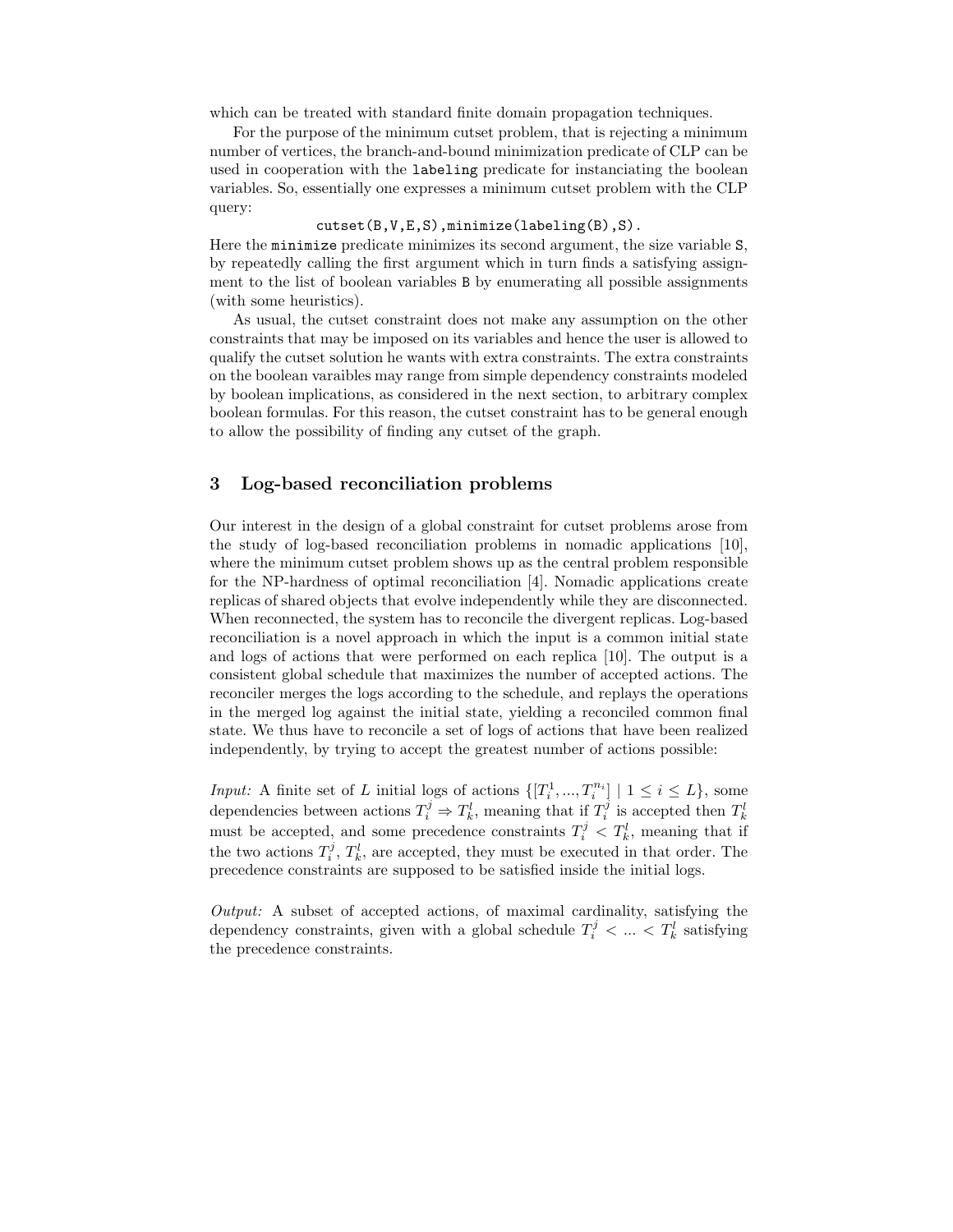Note that the output depends solely on the precedence constraints between actions given in the input. In particular the output is independent of the precise structure of the initial logs. The initial consistent logs, that can be used as starting solutions in some algorithms, can be forgotten as well without affecting the output. A log-based reconciliation problem over *n* actions can thus be modeled with *n* boolean variables,  $\{a_1, ..., a_n\}$ , associated to each action, satisfying:

- **–** the dependency constraints represented with boolean implications, *a*<sup>i</sup> ⇒ *a*<sup>j</sup>
- **–** the precedence constraints represented with a *global cutset constraint* over the graph of all (inter-log) precedences between actions.

In section 6.2 we compare this modeling of log-based reconciliation problems with our previous CLP(FD) program without the global cutset constraint used in [4]. In that program, precedence constraints were handled with finite domain integer variables, as in a scheduling problem, as follows:

- $-$  *n* integer variables  $p_1, ..., p_n$  are associated for each action, giving the position of the action in the global schedule, whenever the action is accepted,
- **–** precedence constraints are represented by conditional inequalities

$$
a_i \wedge a_j \Rightarrow (p_i < p_j)
$$

or equivalently, assuming false is 0 and true is 1,

$$
a_i\ast a_j\ast p_i
$$

In this alternative modeling, the search for solutions went through standard constraint propagation techniques over finite domains and through an enumeration of the boolean variables  $a_i$ 's, with the heuristic of instantiating first the variable  $a_i$  which has the greatest number of constraints on it (i.e. first-fail principle w.r.t. the number of posted constraints) and trying first the value 1 (i.e. best-first search for the maximization problem) [4].

# **4 Filtering Algorithm**

The filtering algorithm that we propose for the global cutset constraint uses contraction operations to reduce the graph size, check the acyclicity of the graph, and bound the size of its cutsets. The graph contraction rules that we use are inspired from the rules of Levy and Low [11], and Lloyd, Soffa and Wang [12] for computing *one minimum* cutset. They must be different however in our constraint propagation setting, as the cutset constraint has to approximate *all cutsets* in order to take into account the other boolean constraints which may restrict their definition.

The cutset constraint maintains an internal state composed of an explicit representation of the graph, that is related to the constraints of the constraint store on the boolean variables,  $V_1, ..., V_n$ , associated to the vertices of the graph. The filtering algorithm tries to convert information in the graph (about the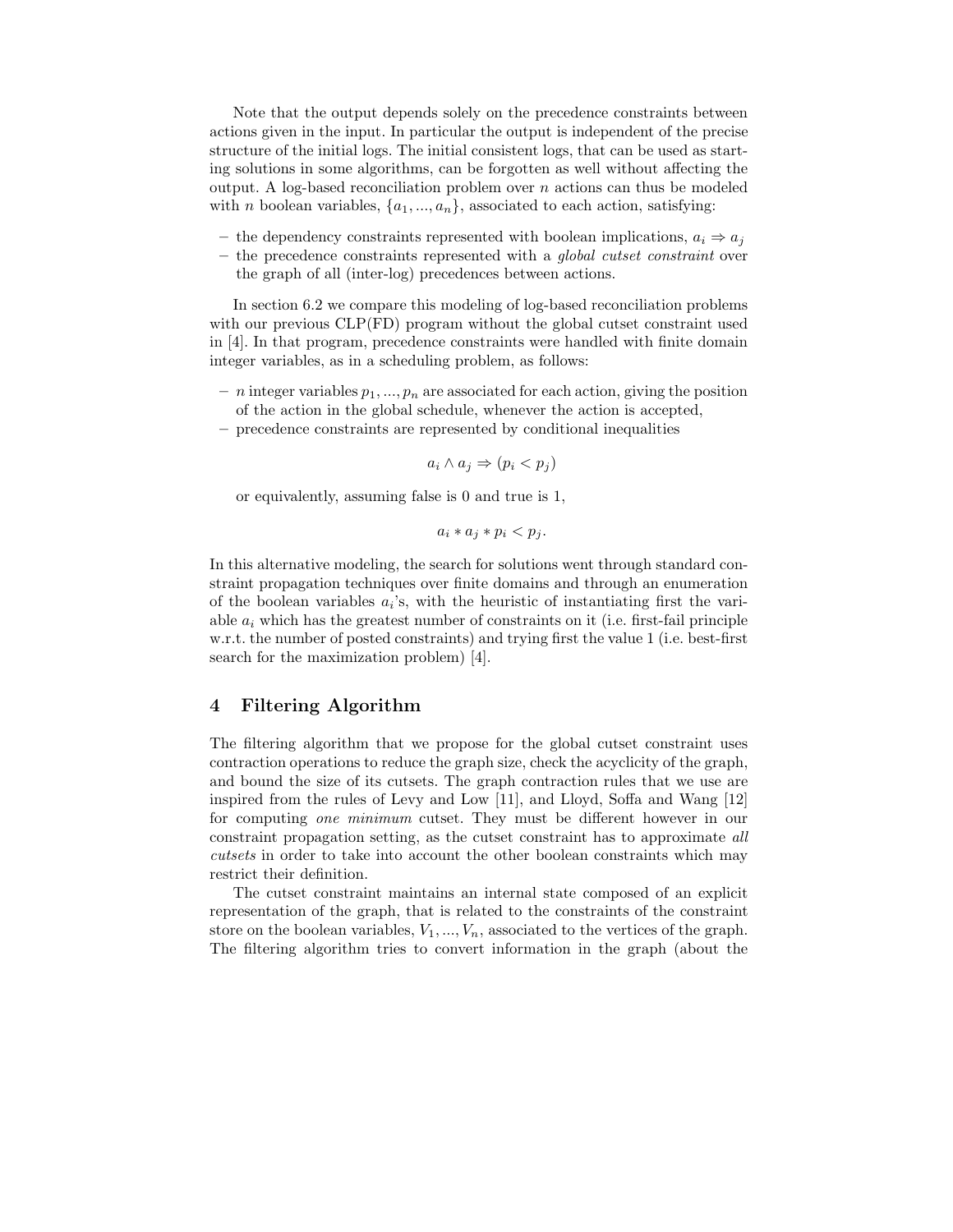cycles that have to be cut) to constraints over the boolean variables  $V_i$ . On completing such conversion, any valid solution of the constraint store is checked to provide a valid cutset of the original graph. The essential components of the filtering algorithm are the graph contraction operations. They either simplify the graph without loosing any information, or convert some information into explicit constraints and simplify the graph in the process.

Below we present two basic *Accept* and *Reject* operations and the graph contraction operations performed by the filtering algorithm.

#### **4.1 Internal** *Accept* **and** *Reject* **Operations**

We consider the two following operations on a directed graph:

1. **Accept** $(v)$ : under the precondition that *v* has no self loop, i.e.  $(v, v)$  is not an edge, this operation removes the vertex *v* along with the edges incident on it and adds the edges  $(v_1, v_2)$  if  $(v_1, v)$  and  $(v, v_2)$  were edges in the original graph.



**Fig. 1.** The *Accept* operation on vertex *<sup>v</sup>* of a graph with only the neighborhood of *<sup>v</sup>* shown

2. **Reject** $(v)$ : This operation removes the vertex  $v$  along with the edges incident on it.

Note that these operations on the internal graph of the cutset constraint do not preclude the instantiation of the boolean variables associated to the vertices of the graph. If a boolean variable is instantiated, the filtering algorithm performs the corresponding *Accept* or *Reject* operation. On the other hand we shall see in the next section that the filtering algorithm of the cutset constraint can perform *Accept* and *Reject* operations on its internal graph structure without instantiating the boolean variables associated to the original graph.

We shall use the following :

**Proposition 1.** Let  $G = (V, E)$  be a directed graph with vertex set V and edge *set E* and let  $v \in V$  *be a vertex of the graph such that*  $(v, v) \notin E$ *. Also let*  $G' =$  $(V', E')$  be the graph obtained by performing  $Accept(v)$  on  $G$ . Then any cutset *of G which does not have v is also a cutset of the graph G and vice versa.*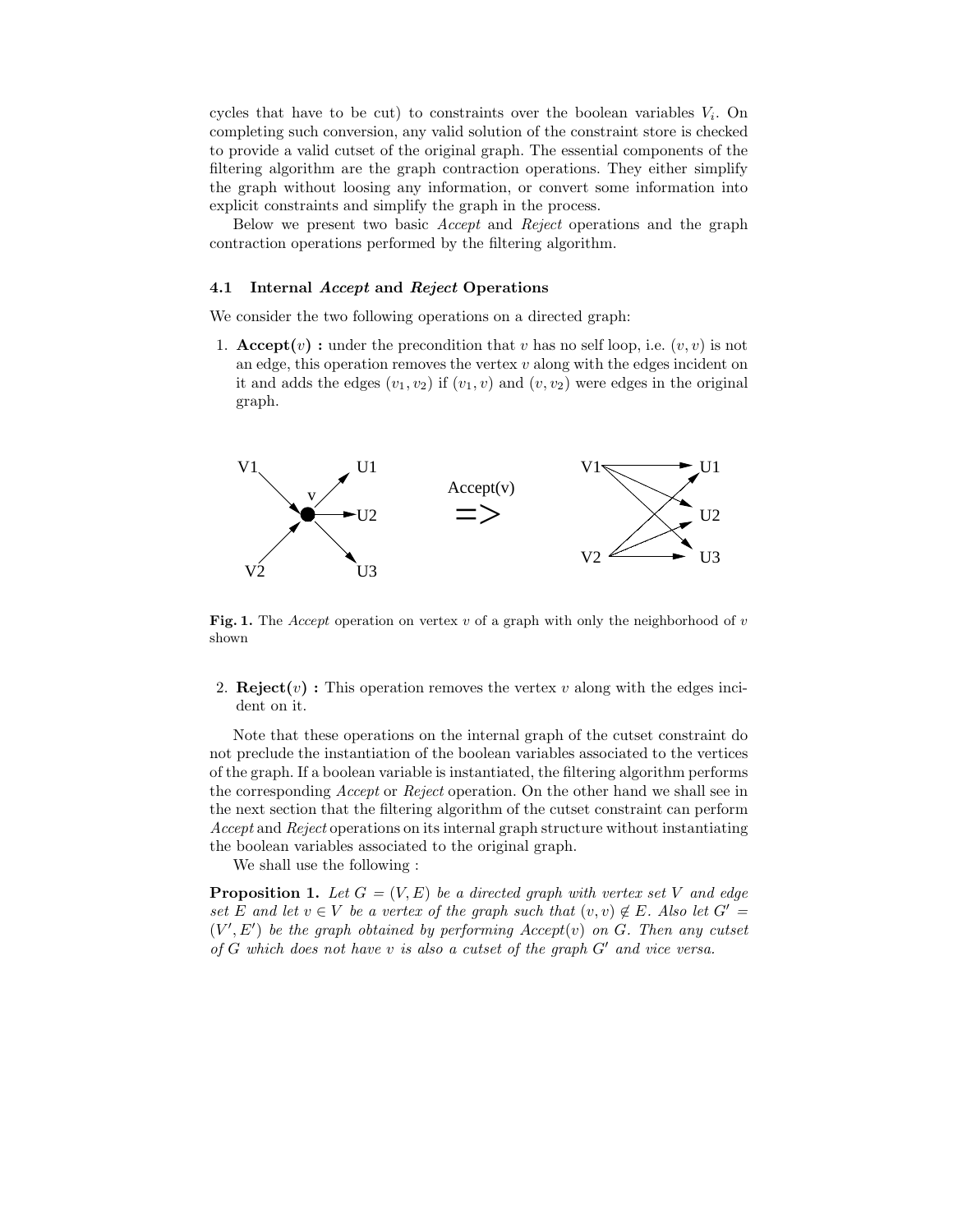*Proof.* ( $\Rightarrow$ ) Let *S* ⊂ *V* be a cutset of *G* and *v* ∉ *S*. Let *G*\*S* denote the graph obtained by removing the vertices of *S* from *G*. Since *S* is a cutset,  $G\backslash S$  should be acyclic. Now, suppose that *S* is not a cutset of *G* . Therefore, there exists a cycle  $v_1, v_2, \ldots, v_n, v_1$  in *G'* with each vertex in  $V' - S$ . If this cycle has no edges which came due to the operation  $Accept(v)$  then this is also a cycle in  $G\backslash S$ . Hence this cycle has edges induced by the accept operation. By replacing each such edge  $(v_i, v_{i+1})$  by  $(v_i, v)$  and  $(v, v_{i+1})$ , we again get a cycle in  $G\backslash S$ . Hence, by contradiction, we have one side of the result.

(⇐) Let  $S \subseteq V'$  be a cutset of *G'*. Again, suppose that *S* is not a cutset of *G*. Therefore, there exists a cycle  $v_1, \ldots, v_n, v_1$  in  $G \backslash S$ . If none of these vertices is *v* then this is also a cycle in  $G' \ S$ . Hence, at least one of these vertices is *v*. If  $v_i = v$  then replace the edges  $(v_{i-1}, v_i)$  and  $(v_i, v_{i+1})$  by  $(v_{i-1}, v_{i+1})$  to get a cycle in  $G' \ S$ . Again we get a contradiction.

The *accept* operation can thus be used to check if a given set is a cutset or not :

**Corollary 1.** *A given directed graph G =* (*V,E*) *is acyclic provided we can accept all vertices in it i.e. while accepting the vertices one by one, no vertex gets a self loop.*

*Proof.* Suppose that while accepting the vertices in *G*, no vertex gets a self loop. Then after accepting all the vertices, the graph that remains has no vertices or edges. Hence this has a cutset  $\emptyset$ . Now, by repeated application of proposition 1, ∅ is also a cutset of *G*. Hence *G* is acyclic. The reverse can also be proved similarly by using proposition 1. So if *G* is a acyclic graph, then it has the cutset  $\emptyset$ . Now, while accepting the vertices of *G*, if we get a vertex with a self loop, then that graph cannot have  $\emptyset$  as the cutset. However,  $\emptyset$  should have been a cutset by proposition 1. Hence by contradiction, we have our result.

Similarly, we have :

**Proposition 2.** Let  $G = (V, E)$  be a directed graph and  $v \in V$  be a vertex of *the graph. Also let*  $G' = (V', E')$  *be the graph obtained by performing Reject* $(v)$ *in G. If S is a cutset of G which contains v then*  $S - \{v\}$  *is a cutset of*  $G'$  *and vice versa.*

**Corollary 2.** *The set of all cutsets of a graph remains invariant under the operation*  $Reject(v)$  *if v has a self loop.* 

These propositions show that the *accept* and *reject* operations have the nice property of maintaining any cutset by picking a right vertex to apply the operation on. If there is a minimum cutset that contains the vertex *v* then after the operation  $Reject(v)$ , we can still find that cutset but have a smaller graph to work with. Similarly, if there is a minimum cutset that does not contain  $v$  then after  $Accept(v)$ , we can still find that cutset but again in a smaller graph.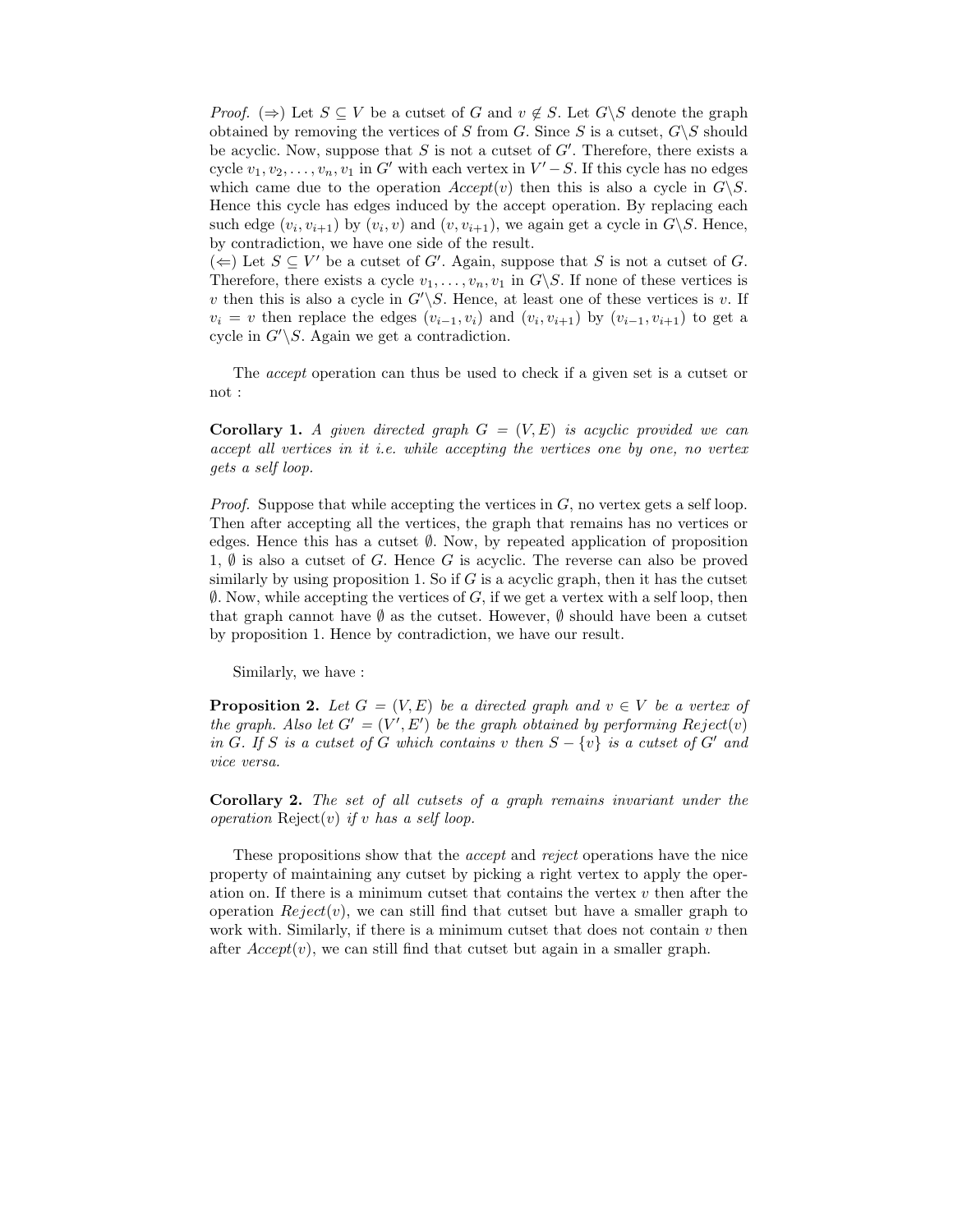#### **4.2 Graph Contraction Operations**

We shall use the following five graph contraction operations inspired from the rules of Levy and Low [11], and Lloyd, Soffa and Wang [12]:

- 1. **INO** (In degree  $= 0$ ) In case the in degree of a vertex is zero, that vertex cannot be a part of any cycle. Hence its acceptance or rejection will cause no change to the rest of the graph. So, its edges are removed but no constraints are produced since a cutset can exist including or excluding this vertex.
- 2. **OUT0** (Out degree  $= 0$ ) In case the out degree of a vertex is zero, the situation is similar to the one above. Again, the edges incident on this vertex are removed and no constraints are produced.
- 3. **IN1** (In degree  $= 1$ ) In case a vertex *i* has in degree one, then the situation is as follows,



**Fig. 2.** The *IN*1 reduction applied to a graph where  $\{j, e, f\}$  is the neighborhood of *i* and  $\{a, b, c, d, i\}$  is the neighborhood of *j*, the unique predecessor of *i* 

If a cycle passes through *i* then it must also pass through *j*. Hence by merging these two nodes to form the node *h*, we do not eliminate any cycle in the graph. Along with this reduction, we introduce a new Boolean variable *V*<sup>h</sup> and impose the constraint  $V_h = V_i \wedge V_j$  on the variables associated with the vertices. This captures the fact that if *h* is not a part of any cycle, then both *i* and *j* were not part of any cycle and vice versa. The rest of this paper will use the names *i* and *j* in the context that vertex *i* has in (or out) degree 1 and vertex  $j$  is the predecessor (or successor) of  $i$ . Note that, as a compromise trading pruning for efficiency, we do not perform this operation if it leads to merging two nodes that have themselves come due to the merging of other nodes. This restriction is justified in the next section.

- 4. **OUT1** (Out degree  $= 1$ ) This case is similar to the above case.
- 5. **LOOP** (Self loop on a vertex) In case a vertex has a self loop then this vertex is rejected and its boolean variable is set to 0 since no cutset can exist without including this vertex. However, if the vertex is a merged node *h* then we impose  $V_h = 0$  but cannot reject *h* since that would imply rejection of both *i* and *j*. So we look at the self loop edge of *h* and check if it comes from a self loop on *j* or from a loop  $(i, j)$ ,  $(j, i)$ . Note that there cannot be a loop (*i, i*) since *i* has *in* (resp. *out*) degree equal to one and this edge is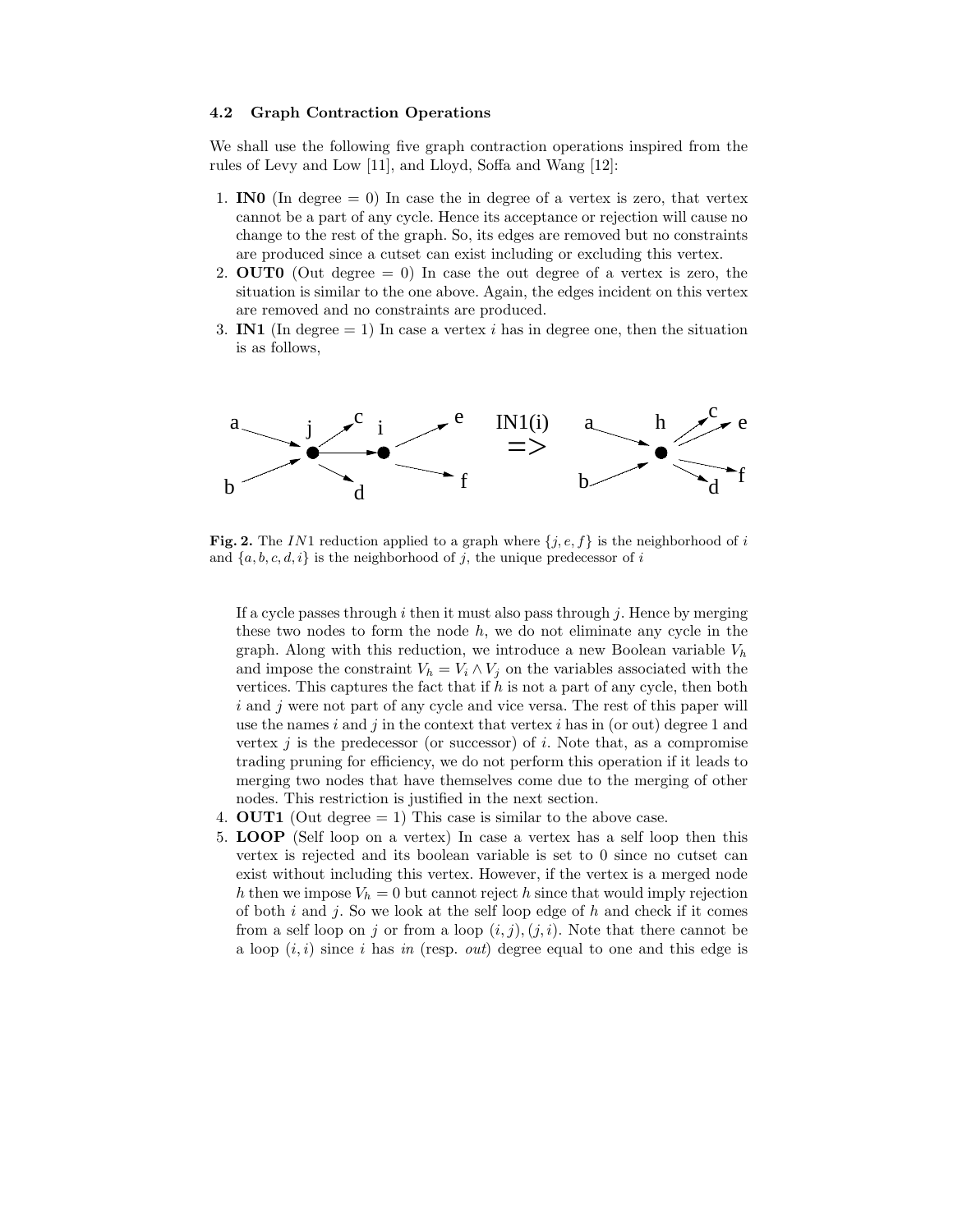not a loop. The necessary information maintained on merged nodes for these checks is described in the next section.

In the case of a self loop on *j*, we impose  $V_j = 0$  and remove *h* from the graph. In the case of a loop involving  $i$  and  $j$ , we just convert  $h$  to  $j$  i.e. remove edges corresponding to *i*. This conversion is done because we know that the loop comes from a cycle involving edges between *i* and *j*. Hence at least one of *i* and *j* should be rejected. Choosing to reject either renders the edges of *i* useless.

In this filtering algorithm, the variable *S* representing the size of the cutset is bounded by its definitional constraint as the number of vertices minus the sum of the vertex variables.

**Proposition 3.** *The complexity of the reduction algorithm (repeated application of contraction operations till no more can be applied) is*  $O(|E| + |V|)$ *.* 

*Proof.* The proof is very easy and comes from the fact that we look at an edge only  $O(1)$  times and don't add new edges. Let  $d<sub>v</sub>$  denote the *in + out* degree of vertex *v*. The vertices can be initially stored in two arrays indexed by their *in* and *out* degrees respectively. The counting of vertex degrees is in  $O(|E|)$ , hence the sorting of the vertices in the arrays according to their vertex degree is in  $O(|E| + |V|)$  time (using bucket sort). Each time an operation is performed, we will update these arrays. First consider the **INO** operation. Using the arrays just created, we can find in  $O(1)$  time, a vertex to apply the reduction on. Reduction on vertex *v* will take  $O(d_v)$  time and will lead to deletion of all edges on it. Along with this deletion, update the degrees of affected vertices while maintaining the arrays correctly. Since new edges are not added to the graph at any stage, any number of **IN0** operations interleaved with any number of different reductions can take at most  $O(\sum_v d_v) = O(|E|)$  time. Similarly, any number of **OUT0** reductions can take time at most  $O(|E|)$ . For the **LOOP** case, we can see that it too leads to rejection of edges of some vertex and hence satisfies the same bound (history lookup is  $O(1)$ ). The case for **IN1** and **OUT1** is easy to argue since we are not allowing merged nodes to get merged. As a result, we look at a vertex at most once and do  $O(d_v)$  work. Hence these operations, on the whole, can take  $O(|E|)$  time. This proves the proposition.

#### **4.3 Maintaining History and Other Issues with IN1 and OUT1**

When a merged node *h* is rejected, we might need to convert it back to *j*. For this purpose, more information is maintained by keeping the history of each edge along with it. This history tells if the edge is there due to edges from vertex *j* or from vertex *i*. Since accept/reject operations on the neighbors of a vertex cause the edges on the vertex to be changed, the history needs to be maintained dynamically. The problem is only with the accept operation since it adds new edges. Consider the following situation where a label on an edge denotes the vertex it came from. We only use  $i$  and  $j$  as the labels since we only need to know if an edge came from the vertex on which merging was performed (*i* - in/out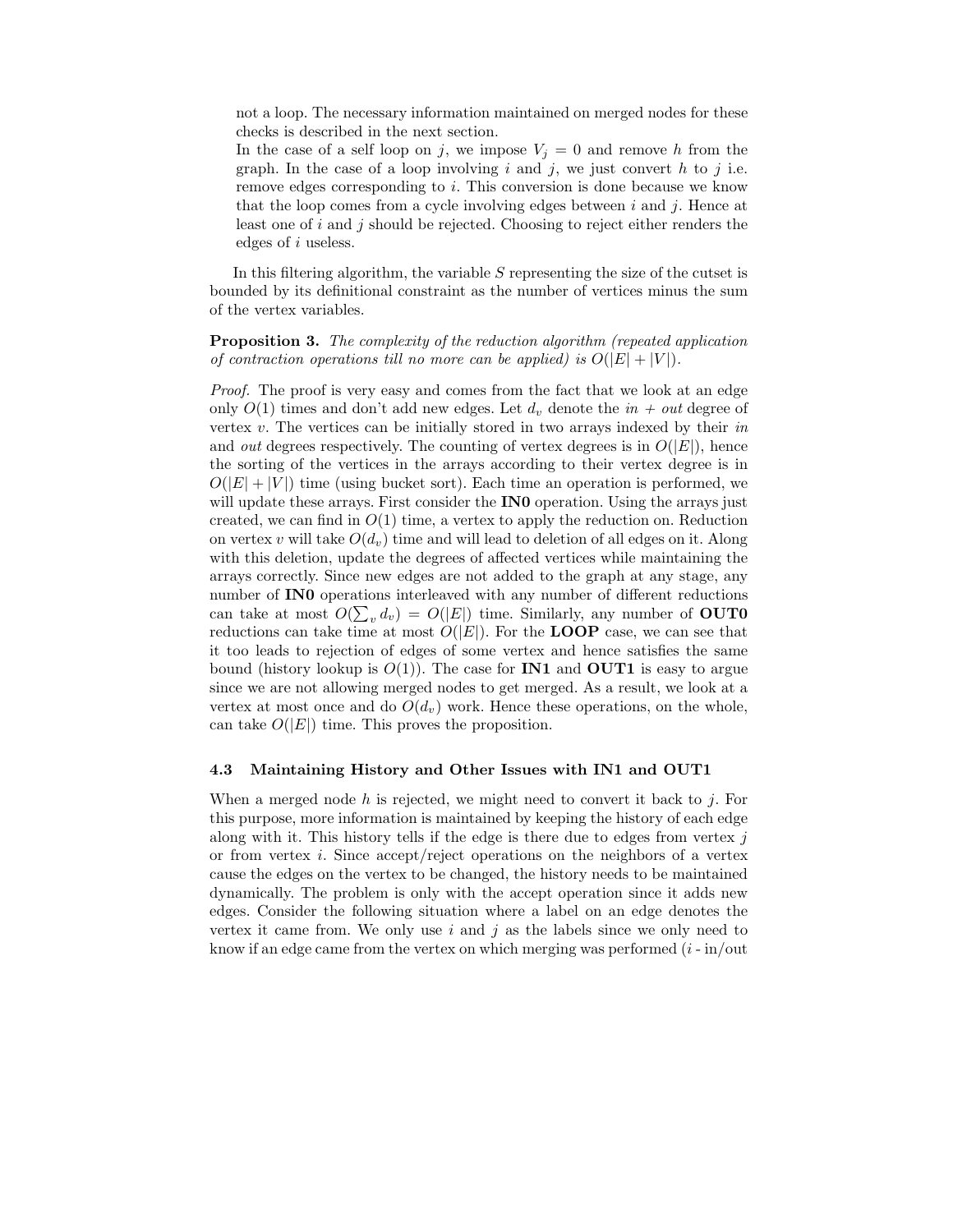degree=1) or the other vertex( $j$  - which gets merged as a result of reduction on another vertex). In figure 3, when the vertex *e* is accepted, the history of the



**Fig. 3.** Maintaining history as *Accept* operations are applied.

new edges (*a, h*) and (*b, h*) is determined by the history on the edge (*e, h*). One can easily verify that such a simple system of maintaining history makes the action of merging *confluent* with *accept* operations taking place in the rest of the graph. This means that we would obtain the same result if we accept a vertex *v* first and then merge some other vertices  $v_1$  and  $v_2$  or if we merge  $v_1$  and  $v_2$ first and then accept *v*. This ensures correctness of the merging operations with respect to the accept operations.

Another issue we had to consider was that due to the constraints store, a variable might get assigned due to assignments to other variables. This causes a problem with the merged nodes since the constraints imposed on *i* and *j* are not reflected entirely on *h* by the merging procedure. To take care of this, we look at the nodes  $i$  and  $j$  for such assignments and reflect them on the merged node  $h$ . The following is done if any of *i* or *j* or both is assigned, *X* means unassigned.

We can see from the above discussion that rejection of a merged node does not necessarily mean that the node will disappear. It might get converted to another node. This illustrates why we cannot trivially extend the merging procedure and allow for merging of merged nodes as well. Rejection of ordinary nodes mean that they actually get removed from the graph which is not the case with merged nodes. In order to handle merging of merged nodes, each time an assignment is made on the merged node, we would have to revert back to the original graph and do the changes. Furthermore, the time complexity of the filtering algorithm with complete merges would become in  $O(|E| * |V|^2)$ . For these reasons, the choice made in our current implementation has been to trade some pruning capabilities for efficiency, so we don't allow merging of merged nodes.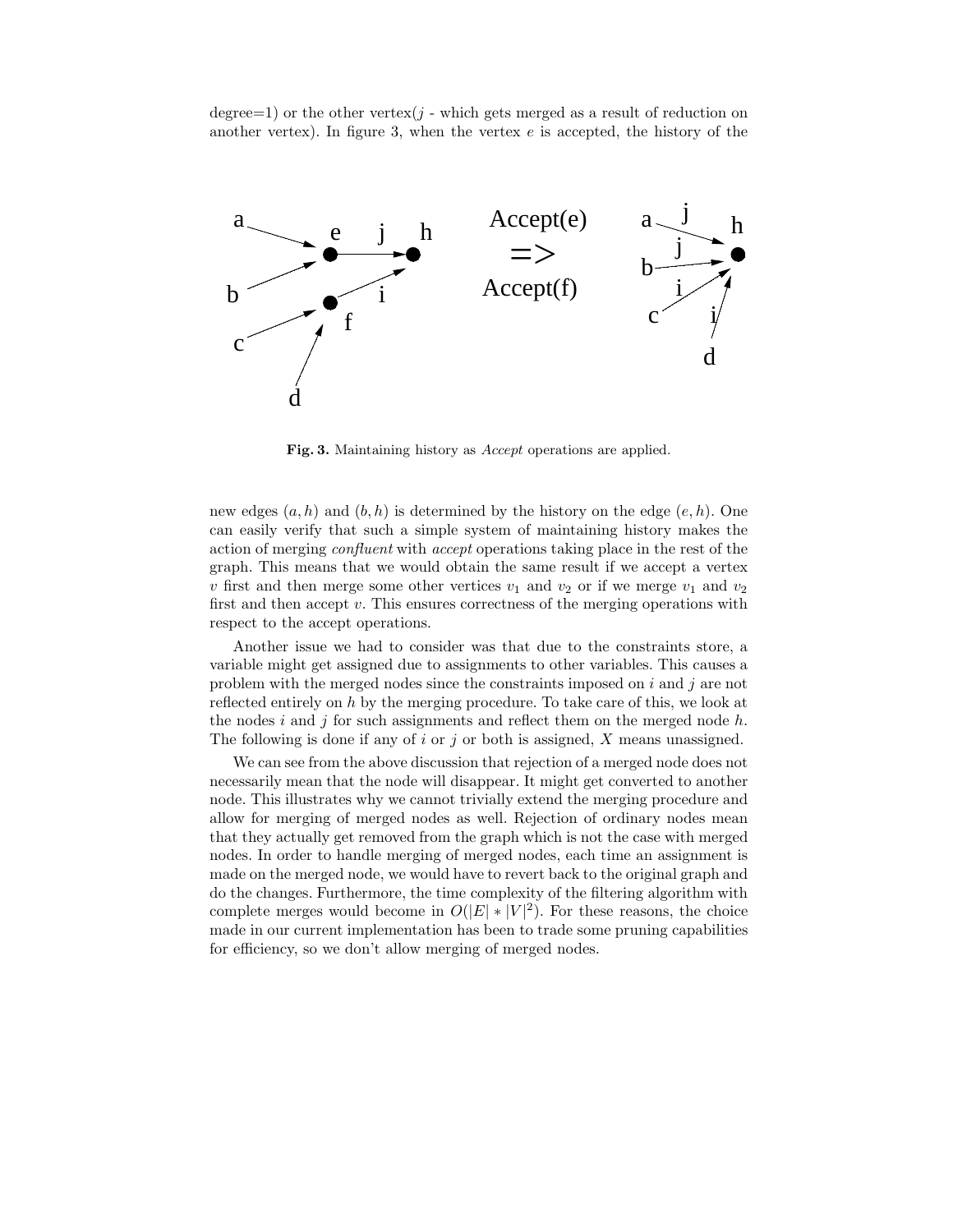|  | $V_i V_j $ Action                                            |
|--|--------------------------------------------------------------|
|  | $0 \vert 0 \vert$ Reject $h$                                 |
|  | 0 1 Convert $h$ to j and accept                              |
|  | 0 $X$ Convert h to i                                         |
|  | $1 \mid 0$ Reject h                                          |
|  | 1   1   $Accept h$                                           |
|  | $1 X $ Remove history on edges of h. Now h just represents j |
|  | 0 Reject $h$                                                 |
|  | $X \mid 1$ Convert h back to i and j and accept j            |

**Table 1.** Action taken on an assignment to vertices which form a part of a merged vertex

To summarize, the cutset constraint maintains an internal copy of the original graph and starts by looking at the boolean variables associated with the vertices. If any of these are assigned (*true* or *f alse*) then the appropriate operation (*Accept* or *Reject*) is called on that vertex. In case the vertex formed a part of a merged vertex, then the action taken follows from table 1. After all such assigned vertex variables are taken care of, the reduction algorithm is applied. This in turn repeatedly applies the graph contraction operations which result in the simplification of the graph, generation of new constraints over the vertex variables and possible assignments to them.

## **5 Search Heuristics**

The internal graph managed by the cutset constraint provides interesting information which can be used to build heuristics for guiding the search in cutset problems. Depending on whether we are treating pure minimum cutset problems or problems containing some extra boolean constraints the heuristics are different.

In particular we know that the **IN0** and **OUT0** vertices that have been deleted from the internal graph managed by the cutset constraint, are not anymore constrained by the cutset constraint, and can thus be freely accepted or rejected. In pure minimum cutset problems, these vertices should be immediately accepted. On the other hand, in mixed problems where the cutset constraint is combined with other boolean constraints, the labeling of the **IN0** and **OUT0** vertices can be delayed as it no longer affects the graph of the cutset constraint.

The **LOOP** reduction leads to automatic rejection of vertices in the original graph, except in the case of an ambiguity between the original vertices which are responsible for the loop. The vertices having such loops are constrained by a boolean clause that has the effect of rejecting at least one of them. In pure minimum cutset problems, there is one labeling which preserves the size of the minimum cutset [11, 12] and which should be immediately done. In mixed problems, the vertices belonging to a loop should be labeled first altogether.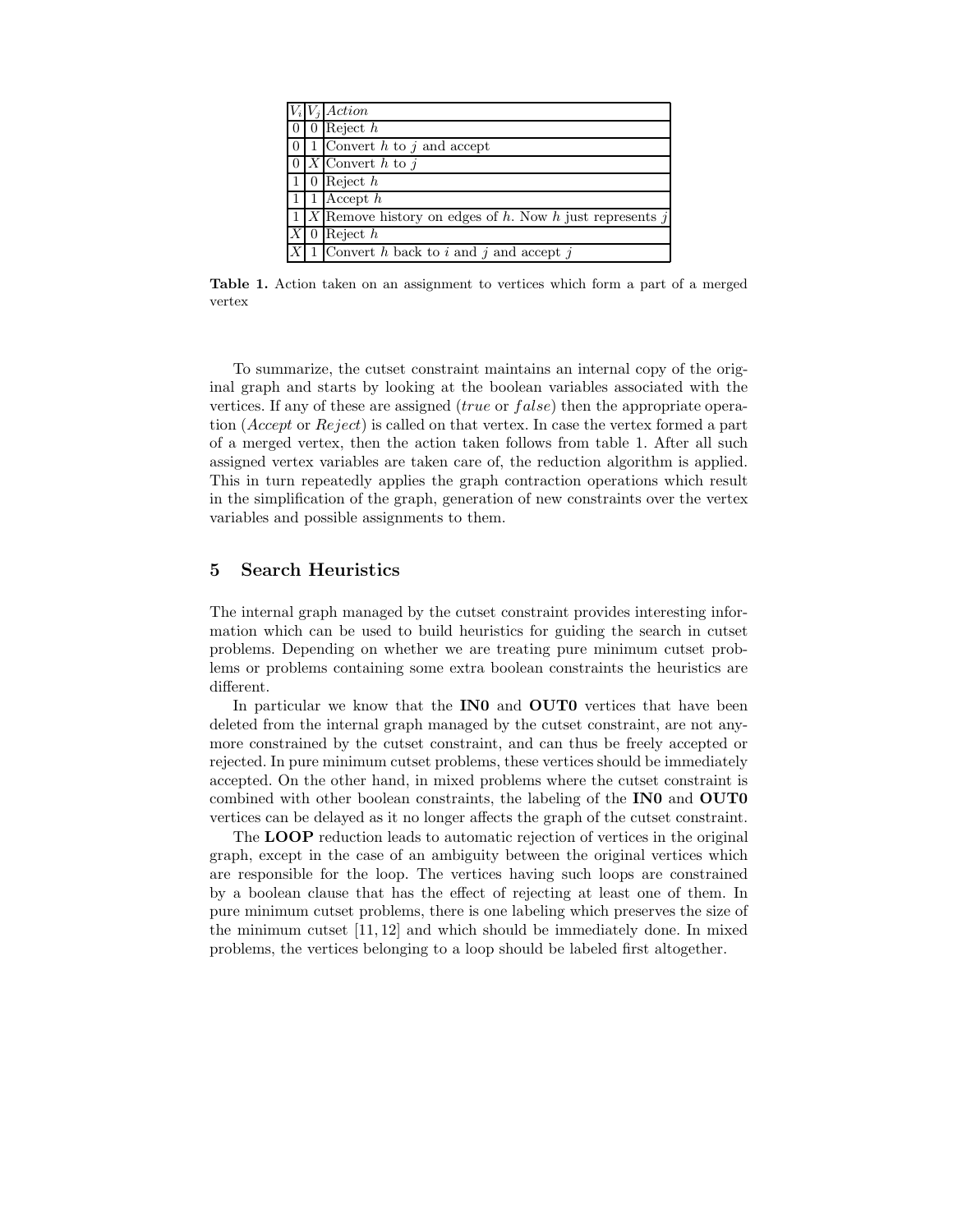Concerning the remaining vertices, the vertices with the highest in or out degrees are more likely to break cycles in the graph. The experience with the GRASP procedure suggests that the selection of the vertex which maximizes the *sum* of the in and out degrees provides better results than maximizing the maximum of the in and out degrees, or than maximizing their product [13]. This heuristics can be used in a constraint program with a branch-and-bound optimization procedure, but can also be used in principle with the heuristics described above for pure minimum cutset problems to simulate the GRASP procedure for computing the first solutions in the constraint program.

In the experiments reported below on log-based reconciliation problems, we label first the nodes with highest sum of in and out degrees, and label at the end the nodes having an in or out degree equal to zero.

## **6 Computational Results**

In this section, we provide some computational results which show the efficiency of the global cutset constraint. The first series of benchmarks are the set of pure minimum cutset problems proposed by Funke and Reinelt for evaluating their branch-and-cut algorithm implemented in CPLEX [7]. The second series of benchmarks is a series of log-based reconciliation problems<sup>1</sup> [4]. We provide the timings obtained with and without the cutset constraint. The CLP program which does not use the cutset constraint is the one described in section 3.

The results reported below have been obtained with our prototype implementation of the cutset constraint in Sicstus Prolog version 3.8.5 using the standard interface of Sicstus Prolog for defining global constraints in Prolog [15]. The timings of our experiments have been measured on an Intel Pentium III at 600 Mhz with 256Mo RAM under Linux. They are given in seconds.

#### **6.1 Funke and Reinelt's benchmarks**

Table 2 summarizes our computational results on Funke and Reinelt's benchmarks [7]. The first number in the name of the benchmark indicates the number of vertices. The second number in the name indicates the density of the graph, as a percentile of the number of edges over the square of the number of vertices. Dense graphs of density 20% and 30% are considered, for which the exact optimization problem is hard. The second column gives the number of accepted vertices in the optimal solution.

The third column indicates the CPU time obtained with CPLEX on a SUN Sparc 10/20 reported in [7] and divided by 10. This time ratio between a SUN Sparc 10/20 and the machine of our experiments was measured with our CLP program. The following columns indicate the CPU times for finding the optimal solution and for proving the optimality, for each of the two constraint programs without and with the cutset constraint.

<sup>1</sup> http://contraintes.inria.fr/∼fages/Reconcile/Benchs.tar.gz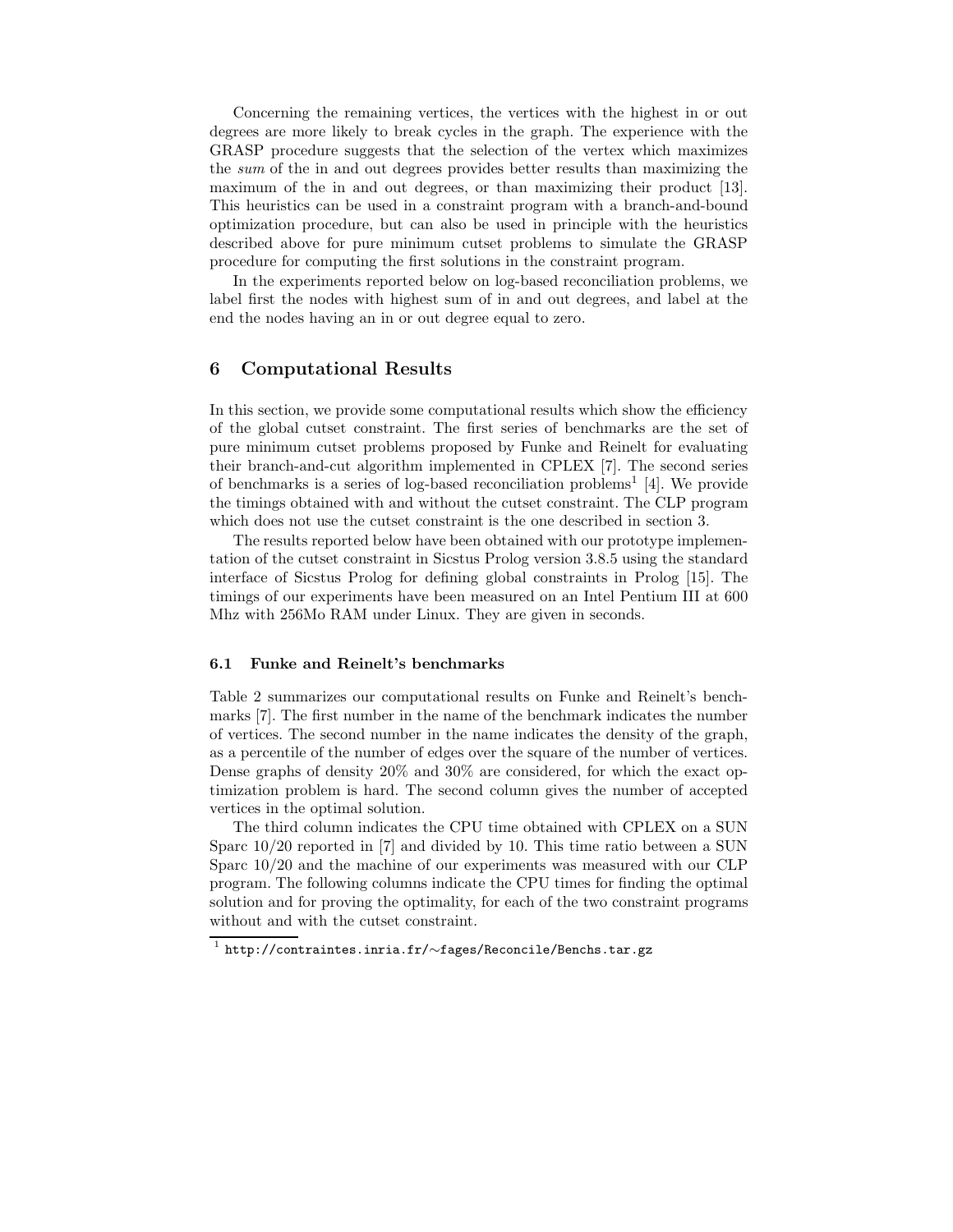|                 |          | <b>CPLEX</b>                        | $CLP$ without |                                     | $CLP$ with  |             |
|-----------------|----------|-------------------------------------|---------------|-------------------------------------|-------------|-------------|
|                 |          |                                     |               | cutset constraint cutset constraint |             |             |
|                 |          | Bench   Optimal Opt. and Proof Opt. |               | Proof                               | Opt.        | Proof       |
|                 | solution | time                                | <i>time</i>   | <i>time</i>                         | <i>time</i> | <i>time</i> |
| $r_{.25-20}$    | 14       | 14.00                               | 2.43          | 8.95                                | 0.22        | 1.42        |
| $r_{-25-30}$    | 13       | 17.80                               | 3.15          | 5.57                                | 0.53        | 0.84        |
| $r_{.}30_{.}20$ | 19       | 22.10                               | 21.91         | 48.92                               | 0.71        | 1.55        |
| $r_{.}30_{.}30$ | 14       | 91.10                               | 3.49          | 16.63                               | 0.95        | 1.81        |
| $r$ 35.20       | 18       | 379.00                              | 5.66          | 214.91                              | 3.12        | 3.29        |
| $r$ 35 30       | 14       | 675.40                              | 14.37         | 167.48                              | 3.45        | 4.28        |

**Table 2.** Computational results on Funke and Reinelt's benchmarks.

The results on these benchmarks show an improvement by one or two orders of magnitude of the CLP program with the global cutset constraint, over the version of the program without the cutset global constraint, as well as over the polyhedral method implemented in CPLEX reported in [7]. As expected, the most spectacular improvement due to the global constraint concerns the CPU time for proving the optimality of solutions.

On the other hand, it is worth noting that the GRASP method remains much faster for finding good solutions which are in fact optimal in these benchmarks [13]. The GRASP meta-heuristic should thus be worth implementing in CLP for finding the first solution, the main benefit from the cutset constraint being the capability of *proving* the optimality of solutions. The main difficulty in implementing the GRASP meta-heuristic in CLP is to export the information used in the global cutset constraint to the labeling procedure. This communication of information can be implemented in an *ad hoc* way but goes beyond the standard interface defined for global constraints in CLP [15]. This shows that it would be interesting to study in its own right a more general communication scheme between global constraints and search procedures.

#### **6.2 Log-based reconciliation benchmarks**

Table 3 shows the running times of the *cutset* constraint on the benchmarks of reconciliation problems described in [4]. These problems have been generated with a low density (number of constraints over number of variables<sup>2</sup>) of  $1.5$ for precedence constraints, as well as for dependency constraints, as it corresponded to the distribution obtained in the log-based reconciliation applications we were considering. Problems with higher density are even harder to solve. A peak of difficulty was experimentally observed with our CLP program in random reconciliation problems around density 7 for precedence constraints [5]. The dependency constraints in these benchmarks are simple implications between two variables.

<sup>2</sup> With this standard definition of density for constraint satisfaction problems, the density of Funke and Reinelt benchmarks ranges from 5 to 10.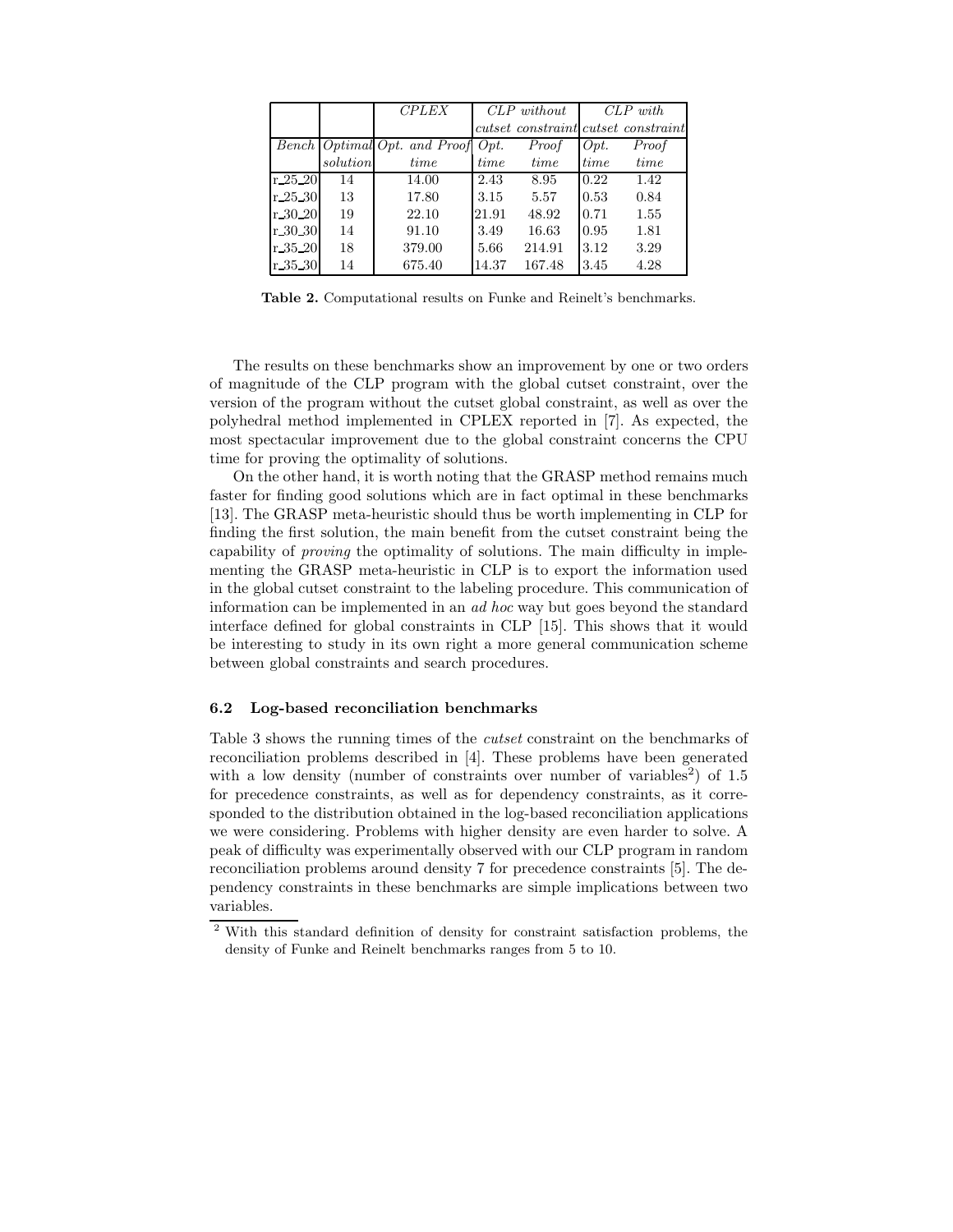|        |               | CLP  |       | CLP                               |              |         |             | CLP                        |                      | CLP  |      |
|--------|---------------|------|-------|-----------------------------------|--------------|---------|-------------|----------------------------|----------------------|------|------|
|        |               |      |       | <i>without cutset with cutset</i> |              |         |             | without cutset with cutset |                      |      |      |
| Bench  | Optimal Opt.  |      | Proof |                                   | $Opt.$ Proof | Bench   | Optimal     | Opt.                       | Proof   Opt.   Proof |      |      |
|        | solution time |      | time  | time                              | time         |         | solution    | time                       | time                 | time | time |
| t40v1  | 36            | 0.03 | 3.13  | 0.03                              | 0.06         | t800v1  | >774        | ?                          | ?                    | ?    | ?    |
| t40v2  | 37            | 1.44 | 0.68  | 0.02                              | 0.02         | t1000v1 | > 967       | ?                          | ?                    | ?    | ?    |
| t40v3  | 38            | 0.02 | 0.07  | 0.01                              | 0.01         | r100v1  | 98          | 0.10                       | 0.20                 | 0.08 | 0.04 |
| t40v4  | 37            | 0.93 | 0.60  | 0.08                              | 0.05         | r100v2  | 77          | 0.26                       | 0.48                 | 0.07 | 0.05 |
| t50v1  | 45            | 9.90 | 31.71 | 0.03                              | 0.11         | r100v3  | 95          | 0.34                       | 0.57                 | 0.10 | 0.13 |
| t50v2  | 47            | 1.16 | 0.09  | 0.08                              | 0.05         | r100v4  | 100         | 0.08                       | 0.02                 | 0.03 | 0.01 |
| t50v3  | 44            | 9.03 | 44.93 | 0.04                              | 1.22         | r100v5  | 52          | 0.10                       | 0.06                 | 0.08 | 0.08 |
| t50v4  | 46            | 1.10 | 0.35  | 0.06                              | 0.02         | r200v1  | 65          | 0.43                       | 0.16                 | 0.11 | 0.01 |
| t70v1  | 68            | 2.63 | 0.34  | 0.11                              | 0.04         | r200v2  | 191         | 239.77                     | 288.71               | 2.42 | 3.27 |
| t70v2  | 67            | 0.07 | 1.36  | 0.05                              | 0.09         | r500v1  | 198         | 1.42                       | 0.99                 | 1.00 | 0.35 |
| t80v1  | 76            | ?    | ?     | 0.14                              | 0.23         | r800v1  | >771        | ?                          | ?                    | ?    | ?    |
| t100v1 | 94            | ?    | ?     |                                   | 19.00 38.10  | r800v2  | 318         | 3.89                       | 12.68                | 3.85 | 1.65 |
| t200v1 | >192          | ?    | ?     | ?                                 | ?            | r1000v1 | 389         | 5.88                       | 3.97                 | 5.54 | 0.43 |
| t500v1 | >490          | ?    | ?     | ?                                 | ?            | r1000v2 | $> \!\!943$ | ?                          | ?                    | ?    | ?    |

**Table 3.** Computational results on log-based reconciliation benchmarks.

The *t* series of benchmarks are pure minimum cutset problems containing no dependency constraints. The *r* series contains both kinds of constraints. The number in the name of the benchmark is the number of actions (vertices). The table gives the number of accepted actions in the optimal solution. We indicate the CPU times for finding the optimal solution and for proving the optimality, for each version of the CLP program without and with the global cutset constraint as described in section 3.

Compared to our previous results without the global cutset constraint reported in [4], there is a slow down which is due to the use of Sicstus-Prolog instead of GNU-Prolog for making the experiments. The difference does not reduce however to a simple implementation factor because the heuristics left unspecified some choice orderings which are thus implementation dependent.

#### **6.3 Discussion**

The advantage of the heuristic selecting the highest degree vertex is reflected both in the first solution found which is accurate and takes little time, and in the total execution of the program i.e. including the proof of optimality. We could also look into some modifications of this heuristic. Low degree vertices cause a little change in the graph, so if we could select those vertices that would change the graph enough so that more graph reductions could take place, then we might have more reduction in the search space.

For further improvement of the pruning of the global constraint, the IN1 and OUT1 contraction operations should be implemented without restriction. For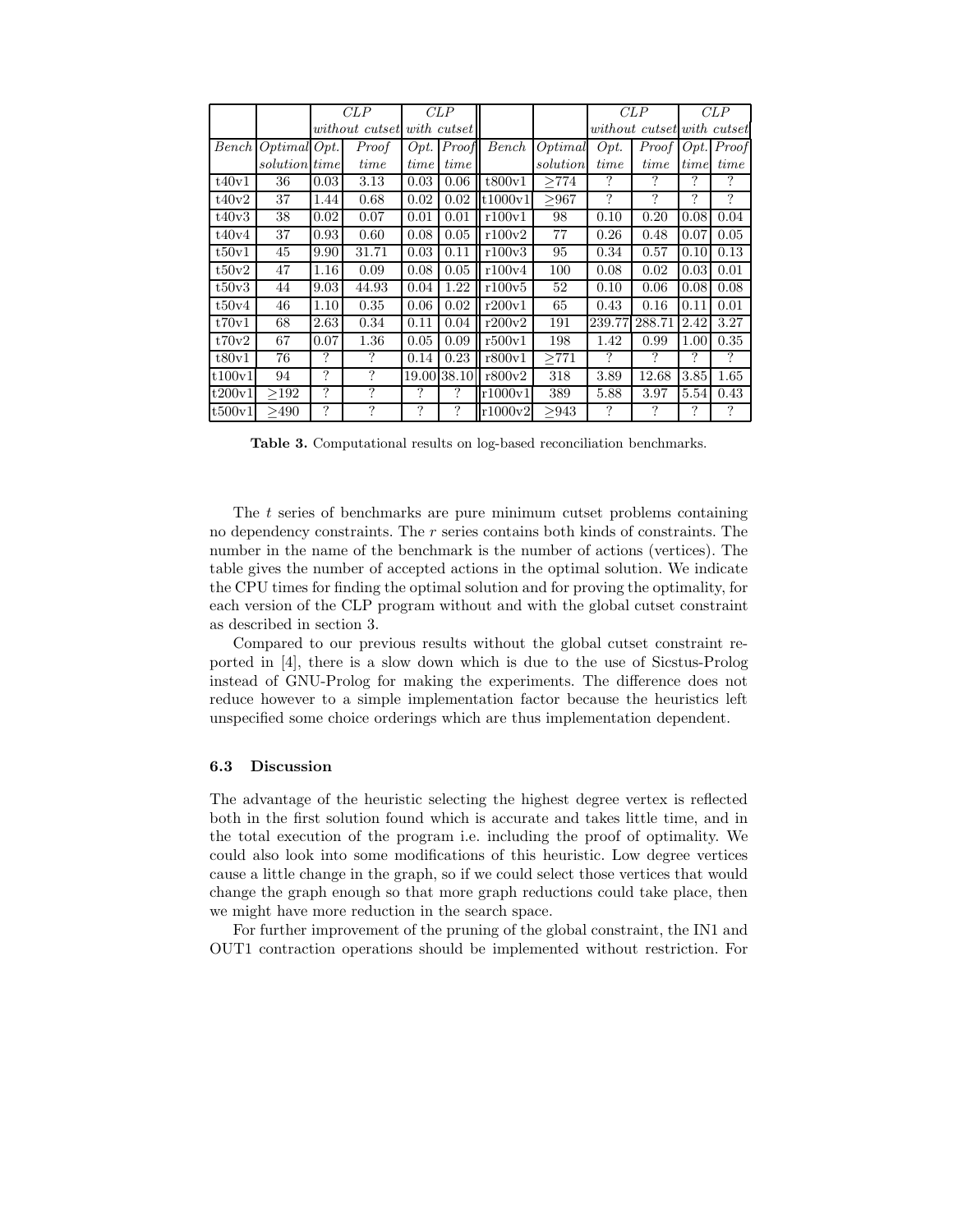this, merging of merged node should be allowed and if that is done then care has to be taken that rejection of a vertex would not mean that it will disappear from the graph. The best way to implement this would be to unmerge each time a merged node is assigned and then perform the changes. Also, the cases when external constraints cause those vertices to get assigned which have been merged to form a new vertex, would have to be handled appropriately. The assignment to these vertices would have to be reflected onto the merged node for the program to work properly.

Another improvement that can be made is to change the representation of the graph to speed up the time that the reductions take. The representation can be changed from maintaining adjacency lists to maintaining an adjacency matrix, as done in GRASP implementation. This will make lookups like finding self loops, constant time.

## **7 Conclusion**

The *cutset* constraint we propose is a global boolean constraint defined by a graph  $G = (V, E)$ . We have provided a filtering algorithm based on graph contraction operations and inference of simple boolean constraints. The time complexity of this algorithm is  $O(|E|+|V|)$ , thanks to a trade-off between the pruning capabilities and the efficiency of one cutset constraint propagation.

The computational results we have presented on benchmarks of the literature and on log-based reconciliation problems, show a speed-up by one to two orders of magnitude over the constraint program without the cutset global constraint, as well as over the polyhedral method of Funke and Reinelt implemented in CPLEX [7].

As for future work, one can mention the problem of improving our tradeoff between the pruning capabilities of the filtering algorithm and its amortized complexity. The heuristics discussed in the paper based on the data structures manipulated by the cutset constraint, raise also the issue of finding a general interface of communication between constraint propagators and search procedures in constraint programming. One example of application of this interface will be the use of the cutset constraint to simulate the GRASP procedure [13] for finding a first solution in the constraint program.

#### **Acknowledgment**

The first author would like to thank Marc Shapiro and his team for interesting discussions on log-based reconciliation, Philippe Chrétienne and Francis Sourd for their comments on feedback vertex set problems, and Mauricio Resende for providing us with their GRASP implementation and Funke and Reinelt's benchmarks.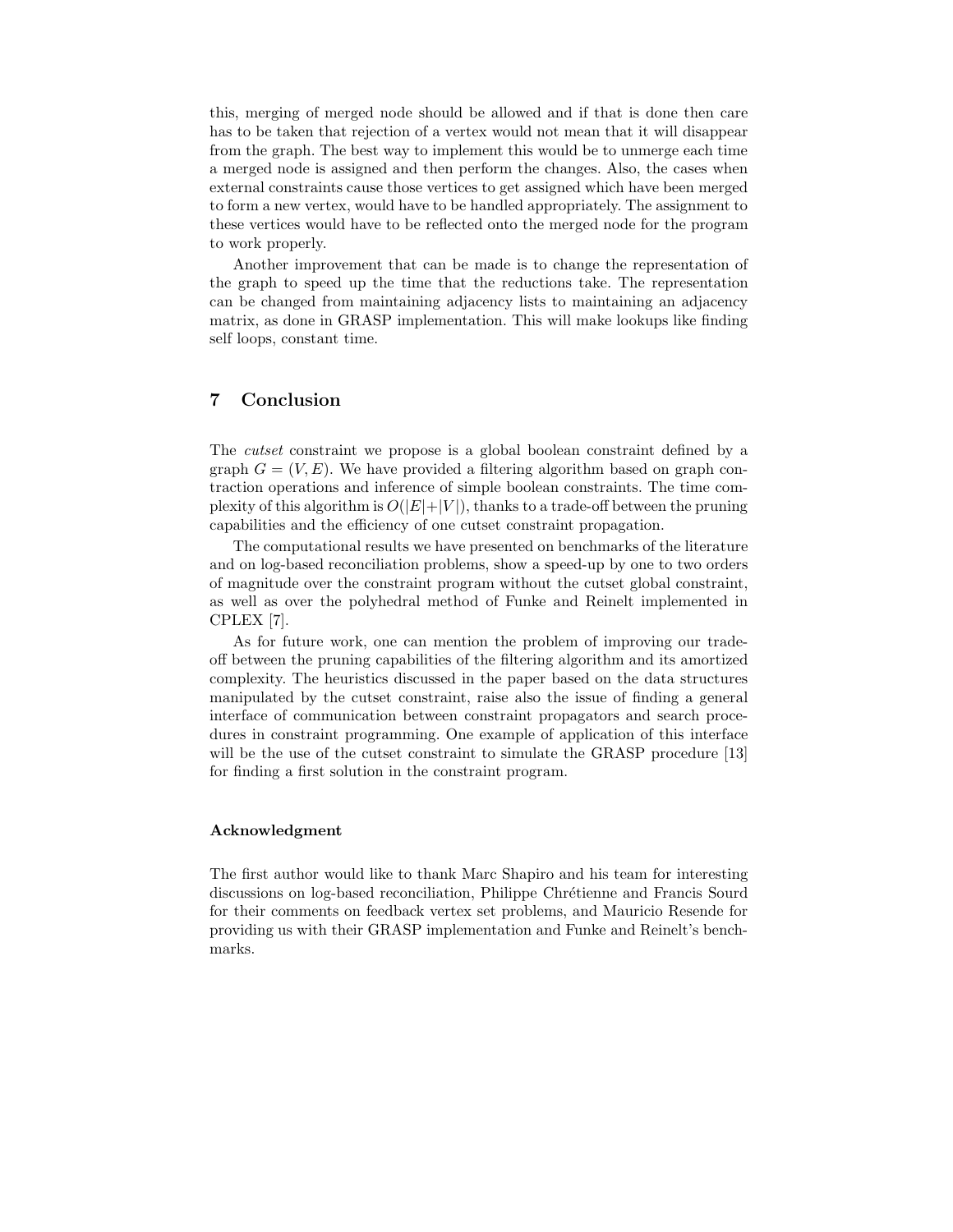## **References**

- 1. N. Beldiceanu. Global constraints as graph properties on a structured network of elementary constraints of same type. In *Proc. of sixth Conference on Principles and Practice of Constraint Programming CP*, volume 1894 of *Lecture Notes in Computer Science*, pages 52–66, Singapore, September 2000. Springer-Verlag.
- 2. C. Bessière and P. Van Hentenryck. To be or not to be...a global constraint. In *Proceedings of Theory and Practice of Constraint Programming, CP'03*, LNCS. Springer-Verlag, 2003.
- 3. B.K.Rosen. Robust linear algorithms for cutsets. *Journal of Algorithms*, 3(1):205– 212, 1982.
- 4. F. Fages. CLP versus LS on log-based reconciliation problems. In *Proceedings of the Ercim/Compulog Net Workshop on Constraints*, Praha, Czech Republic, June 2001.
- 5. F. Fages. A constraint programming approach to log-based reconciliation problems for nomadic applications. Technical report, INRIA Rocquencourt, France, May 2001.
- 6. P. Festa, P.M. Pardalos, and M.G.C. Resende. Feedback set problems. In *In Handbook of Combinatorial Optimization*, volume 4. Kluwer Academic Publishers, 1999.
- 7. M. Funke and G. Reinelt. A polyhedral approach to the feedback vertex set problem. In *Proceedings of the 5th Conference on Integer Programming and Combinatorial Optimization IPCO'96*, pages 445–459, Vancouver, Canada, June 1996.
- 8. P. Van Hentenryck. Constraint programming. In *Encyclopedia of Science and Technology*. Marcel Dekker, 1997.
- 9. R.M. Karp. Reducibility among combinatorial problems. In R.E. Miller and J.W. Thatcher, editors, *Complexity of Computer Computations*. Plenum Press, New York, 1972.
- 10. A.M. Kermarrec, A. Rowstron, M. Shapiro, and P. Druschel. The IceCube approach to the reconciliation of divergent replicas. In *Proc. of Twentieth ACM Symposium on Principles of Distributed Computing PODC*, Newport, RI USA, August 2001.
- 11. H. Levy and D.W. Low. A contraction algorithm for finding small cycle cutsets. *Journal of algorithms*, 9:470–493, 1988.
- 12. E.L. Lloyd, M.L. Soffa, and C.C. Wang. On locating minimum feedback vertex sets. *Journal of Computer and System Science*, 37:292–311, 1988.
- 13. P.M. Pardalos, T. Qian, and M.G. Resende. A greedy randomized adaptive search procedure for feedback vertex set. *Journal of Combinatorial Optimization*, 2:399– 412, 1999.
- 14. A. Shamir. A linear time algorithm for finding minimum cutsets in reducible graphs. *SIAM Journal of Computing*, 8(4):645–655, 1979.
- 15. SICS. Sicstus prolog user's manual, 2001.
- 16. W. Smith and R. Walford. The identification of a minimal feedback vertex set of a directed graph. *IEEE Transactions on circuits and systems CAS*, 22(1):9–15, 1975.
- 17. T. Fujito V. Bafna, P. Berman. Constant ratio approximations of feedback vertex sets in weighted undirected graphs. In *ISAAC*, Cairns, Australia, 1995.
- 18. C.C. Wang, E.L. Lloyd, and M.L. Soffa. Feedback vertex sets and cyclically reducible graphs. *Journal of the Association for Computing Machinery*, 32(2):296– 313, 1985.